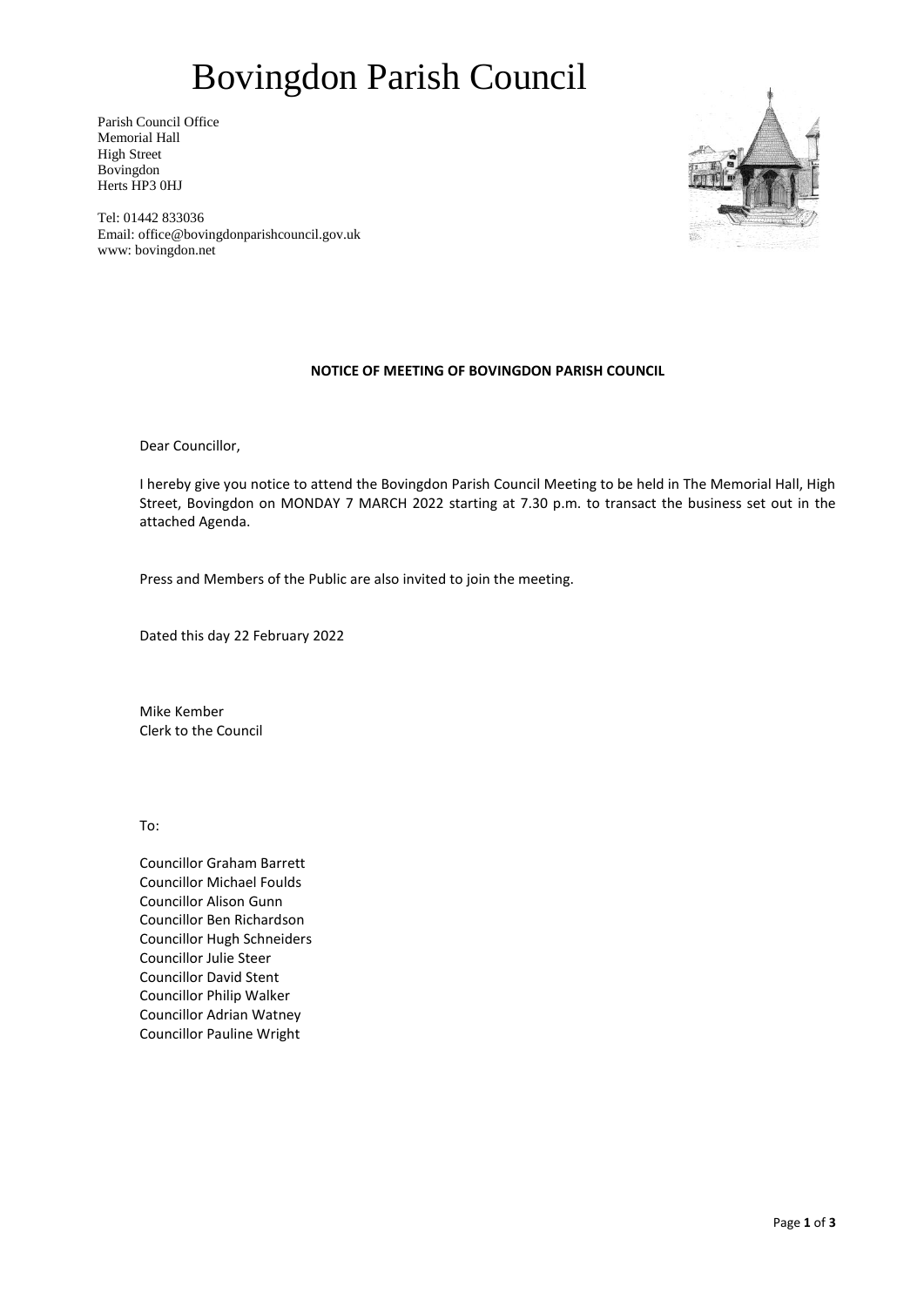# Bovingdon Parish Council

Parish Council Office Memorial Hall High Street Bovingdon Herts HP3 0HJ



Tel: 01442 833036 Email: office@bovingdonparishcouncil.gov.uk www: bovingdon.net

## **BOVINGDON PARISH COUNCIL MEETING**

to be held in The Memorial Hall, High Street, Bovingdon on MONDAY 7 MARCH 2022 starting at 7.30 p.m.

#### **AGENDA**

- **(1) Apologies for absence**
- **(2) Specific Declarations of Interest**

Members can make any specific declarations of interest at this point.

Members may also make declarations at any time during the meeting.

- **(3) Public Question time**
- **(4) Signing of:** 
	- (4.1) Minutes: Bovingdon Parish Council Meeting, 10 January 2022
- **(5) Matters Arising from Minutes**:
	- (5.1) Bovingdon Parish Council Meeting, 10 January 2022
- **(6) Crime Report**
- **(7) Neighbourhood Plan** –to receive report from Clare Norton, Chair of Steering Group

#### **(8) To receive and adopt the following Minutes:**

- (8.1) Outdoors Committee Meeting: (i) 16 November 2021
- (8.2) Planning Committee Meetings: (i) 5 January 2022 (ii) 10 January 2022 (iii) 31 January 2022

#### **(9) To receive reports from the Chairman of Committees:**

- (9.1) Finance & General Purposes Committee
	- 9.1.1 Resolutions to be considered from the Finance & General Purposes Committee Proposer – Councillor Julie Steer
	- (a) That the Council approves the draft Parish Asset Register
	- (b) That the Council approves the draft Memorial Hall Asset Register